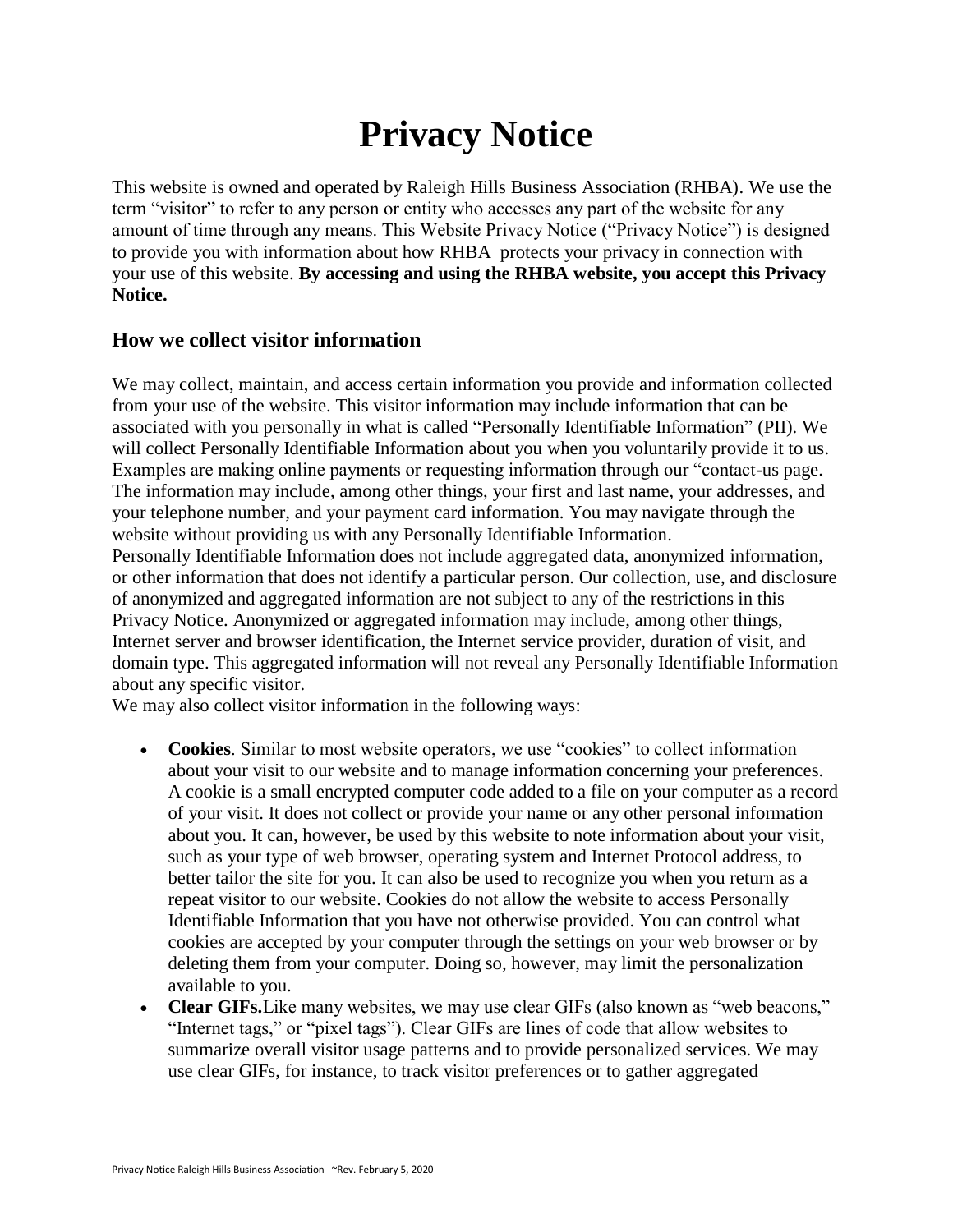information about visitor usage patterns. We do not use clear GIFs to collect any Personally Identifiable Information about visitors.

 **Passive Automatic Electronic Collection.** Like operators of most other websites, we collect and log information automatically, either directly or through a third party service provider. For example, we collect your Internet Protocol ("IP") address, the name and location of your Internet Service Provider, the type and version of your browser, the length of time you visit the website, your search queries on the website, and the average number of pages you viewed. Logging your IP address does not by itself provide us with your name, e-mail address, or home or work address. We use this log information for systems administration purposes and for technical troubleshooting. We may also use it to gather general demographic information about you, such as your general location.

# **How we use visitor information**

We use Personally Identifiable Information collected from visitors for several important purposes, including:

- to help us fulfill requests for information or contact;
- to protect the security of visitors and the website;
- to facilitate payment transactions for services;
- to help prevent fraud;
- to provide you with a website and services of enhanced value to you; and
- to market and promote our services and website.

We use anonymized or aggregated information to improve website services, to gauge the effectiveness of the website, and to improve and enhance visitors' experiences on the website.

# **When we disclose visitor information**

Except as described in this Privacy Notice, we will not disclose Personally Identifiable Information collected through the website to entities other than to RHBA affiliates unless (a) it is necessary to enable us to provide services or to conduct legitimate business activities related to the website; or (b) you give your consent before we disclose your Personally Identifiable Information.

We may share your Personally Identifiable Information with persons or companies who help us operate the website by providing services, such as maintenance and technical services, and ecommerce contractors, and marketing services (collectively "service providers"). If you use a payment card for services on the website, our service providers may share your Personally Identifiable Information and payment card data with others, for example with a payment card processing company to process your payment.

We contractually require our service providers to maintain at least the same level of confidentiality for the Personally Identifiable Information we provide to them as we maintain for such information. Additionally, we require that our service providers' use of such information not exceed that needed to provide the service.

We currently conduct joint activities with RHBA affiliates. We will not share visitors' Personally Identifiable Information collected through the website with our affiliates except as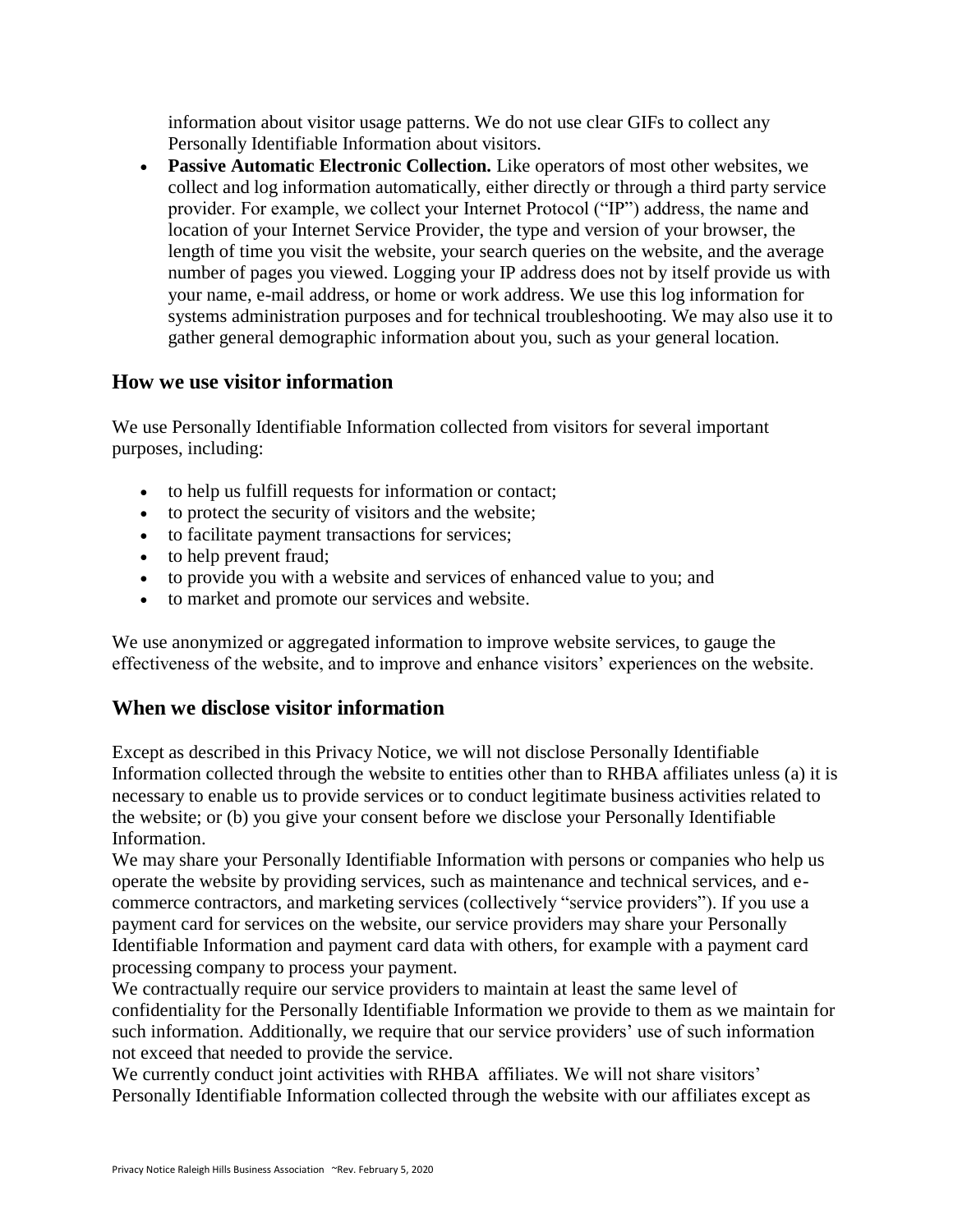provided in this Privacy Notice.

We may provide aggregated or anonymized information about visitors to our advertisers, to sponsors, to promotional partners, and to affiliates. Such information may include, for example, how many persons visited a particular page or activity and the preferences and dislikes of visitors. Such information does not include Personally Identifiable Information about any individual visitor.

You acknowledge and agree that we may disclose your Personally Identifiable Information if we are required to do so by law or if we have a good faith belief that such disclosure is reasonably necessary (a) to comply with applicable law, a subpoena, or other legal process; (b) to investigate violations of this Privacy Notice, our Terms of Use, or other contracts we have with you; (c) to respond to claims that any content violates the rights of third parties; (d) to respond to your requests for customer service; and (e) to protect the rights, property, or personal safety of the public, RHBA, its agents, its users, or the website.

We reserve the right to disclose and transfer your visitor information, including your Personally Identifiable Information, in the event of a merger, acquisition, or sale of all, or components, of our business.

#### **How long we will keep visitor information**

RHBA may retain Personally Identifiable Information and other information collected through the website for as long as is reasonable for the purposes for which it was collected.

#### **How we protect visitor information**

We follow industry-standard practices to protect information collected through the website. Visitors' Personally Identifiable Information is stored in RHBA databases in physically secure facilities. Visitors' financial and payment card information is transmitted via encrypted technology. If we share visitor information with RHBA affiliates, the affiliate will follow similar practices to protect Personally Identifiable Information collected through the website. Any information transmitted over the Internet may be subject to breaches of security. Although we follow commercially reasonable practices to securely store the information we collect and to work with responsible third parties, we cannot guarantee these practices will prevent every unauthorized attempt to access, use, or disclose such information.

#### **How we protect children's online privacy**

This website is not directed to children under the age of 15. We do not knowingly collect Personally Identifiable Information from children under the age of 15. If we become aware that we have received Personally Identifiable Information of a child under 15, we will delete the information from our records.

# **Notice to visitors from outside the U.S.**

The website is published in the United States. By visiting this website, by using services offered through the website, or by providing Personally Identifiable Information to us or to our service providers, you agree that we may collect, use, and disclose your Personally Identifiable